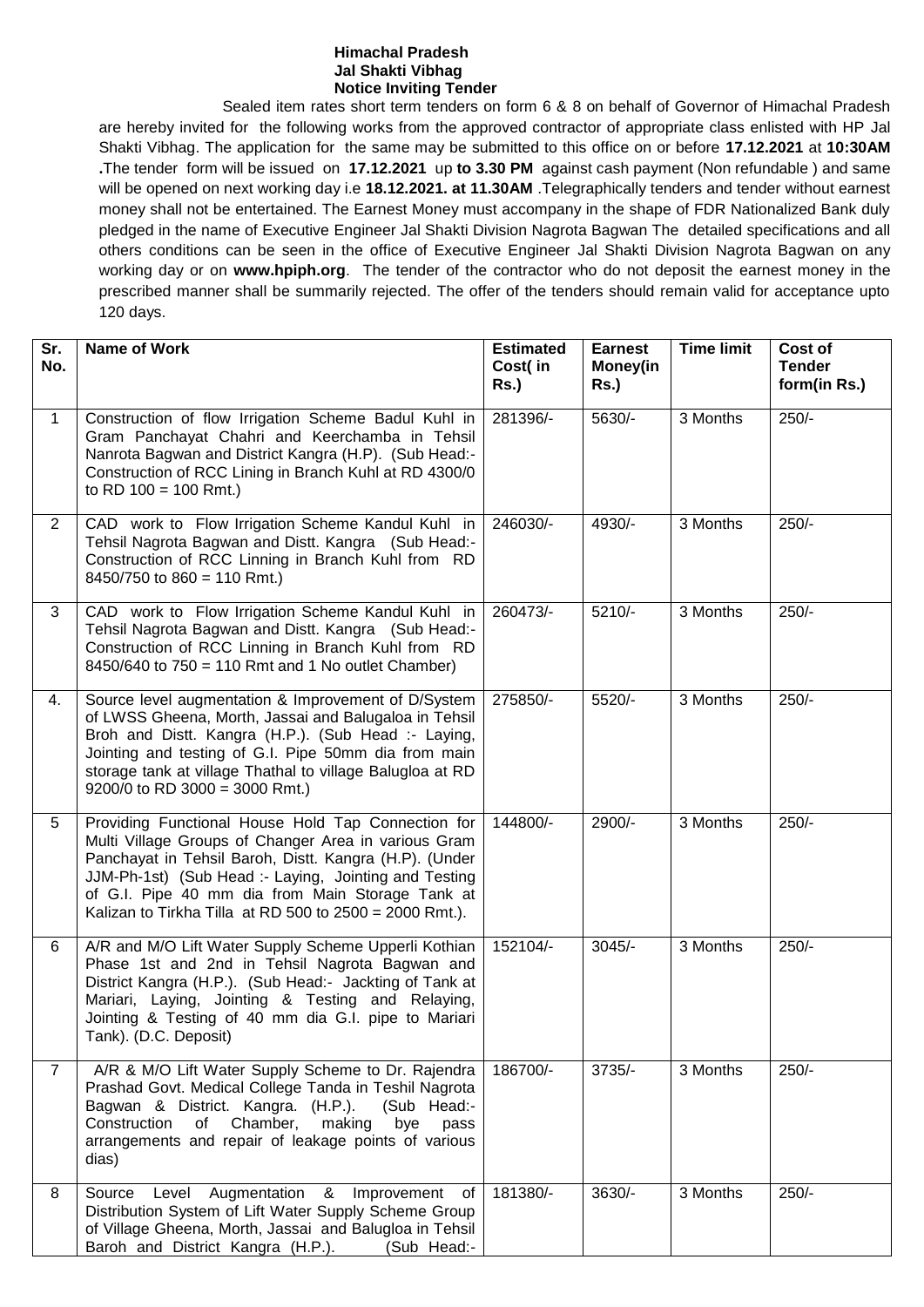|                 | Providing and Fixing of Cast Steel NRV 100 mm dia).                                                                                                                                                                                                                                                                                                                                          |          |          |          |         |
|-----------------|----------------------------------------------------------------------------------------------------------------------------------------------------------------------------------------------------------------------------------------------------------------------------------------------------------------------------------------------------------------------------------------------|----------|----------|----------|---------|
| 9               | A/R & M/O Sewerage Scheme Nagrota Town in Tehsil<br>Nagrota Bagwan and Distt. Kangra. (Sub Head :-<br>Providing and Supplying of HMI (Human Machine<br>Interface) 7" display for Monitoring and Installation of<br>SCADA software for Controlling the Pumps.)                                                                                                                                | 347500/- | 6950/-   | 3 Months | $250/-$ |
| 10              | Providing Functional House Hold Tap Connection for<br>Multi Villages Groups of Changer area in various Gram<br>Panchayats in Tehsil Baroh, Distt. Kangra (H.P). (Sub<br>Head:- Providing and supplying of various G.I Fittings<br>for change in connection for distribution system).                                                                                                         | 151885/- | $3040/-$ | 3Months  | $250/-$ |
| 11              | Providing FHTC by Retrofitting to Multi Village Group of<br>WSS Serathana, Rounkhar, Jassour, Sunehar, Mundla,<br>Rajiana, Sadarpur, Thanpuri including Imp. of 4 Nos.<br>WSS in Block Nagrota Bagwan, District Kangra, H.P<br>(under JJM Ph-3). (Sub Head:- Providing<br>and<br>installation of Balance work FHTC including G.I Fitting<br>complete in GP Jassour, Rounkhar and Serathana). | 280800/- | 5620/-   | 3Months  | $250/-$ |
| 12 <sup>2</sup> | CAD work to Flow Irrigation Scheme Kandul Kuhl in<br>Tehsil Nagrota Bagwan and Distt. Kangra (Sub Head:-<br>Construction of RCC Linning in Main Kuhl from RD 8915<br>to 8955=40Rmt.)                                                                                                                                                                                                         | 141832/- | $2840/-$ | 3Months  | $250/-$ |
| 13              | A/R & M/O WSS Nagrota Town in Tehsil Nagrota<br>Bagwan, District Kangra, H.P (Sub Head:- Providing and<br>Fixing of various G.I fitting material in distribution<br>systems.)                                                                                                                                                                                                                | 160725/- | $3220/-$ | 3Months  | $250/-$ |

# **The contractor/firm shall attach the copy of following documents with tender document:-**

- 1 Enlistment/Latest renewal of registration with( IPH)JSV Department .
- 2 The Earnest Money must accompany in the shape of FDR Nationalized Bank duly pledged in the name of Executive Engineer Jal Shakti Division Nagrota Bagwan.
- 3 Reference of earnest money deposit or exemption letter thereof issued by the competent authority without which tenders shall be summarily rejected .
- 4 Copy of Registration under GST ,latest income tax clearance certificate, copy of PAN,EPF etc.
- 5 The Executive Engineer shall have right to accept or reject any or all the tenders without assigning any reason.
- 6 Telegraphic-mailed or tenders through Fax shall not be accepted.
- 7 Postal delay shall not be responsibility of the department and late received tenders shall not be entertained.
- 8 If opening day is a holiday, the tenders shall be opened on next working day at the same time.
- 9 The contractor is eligible for maximum of two job ,if any contractor applies for more than two jobs application will be rejected.
- 10 The contractor will be responsible for watch and ward of material at site of work.
- 11 Tenders of contractors whose performance for execution of similar works has not remained satisfactory under this Division/HPJSV Department are liable to be rejected
- 12 Work done certificate issued by the rank of officer not less than Executive Engineer during the last three years regarding similar works must be appended with the application.
- 13 The contractor should satisfy the Engineer-in-Charge that Firm/Contractor should not have more than **two incomplete work** as per eligibility criteria. **An affidavit in this regard must be appended with the documents** .
- **14** Application for issuing of tender form should have on **contractor/Firm letter head pad only.**

**Sd/- Executive Engineer, Jal Shakti Division Nagrota Bagwan**